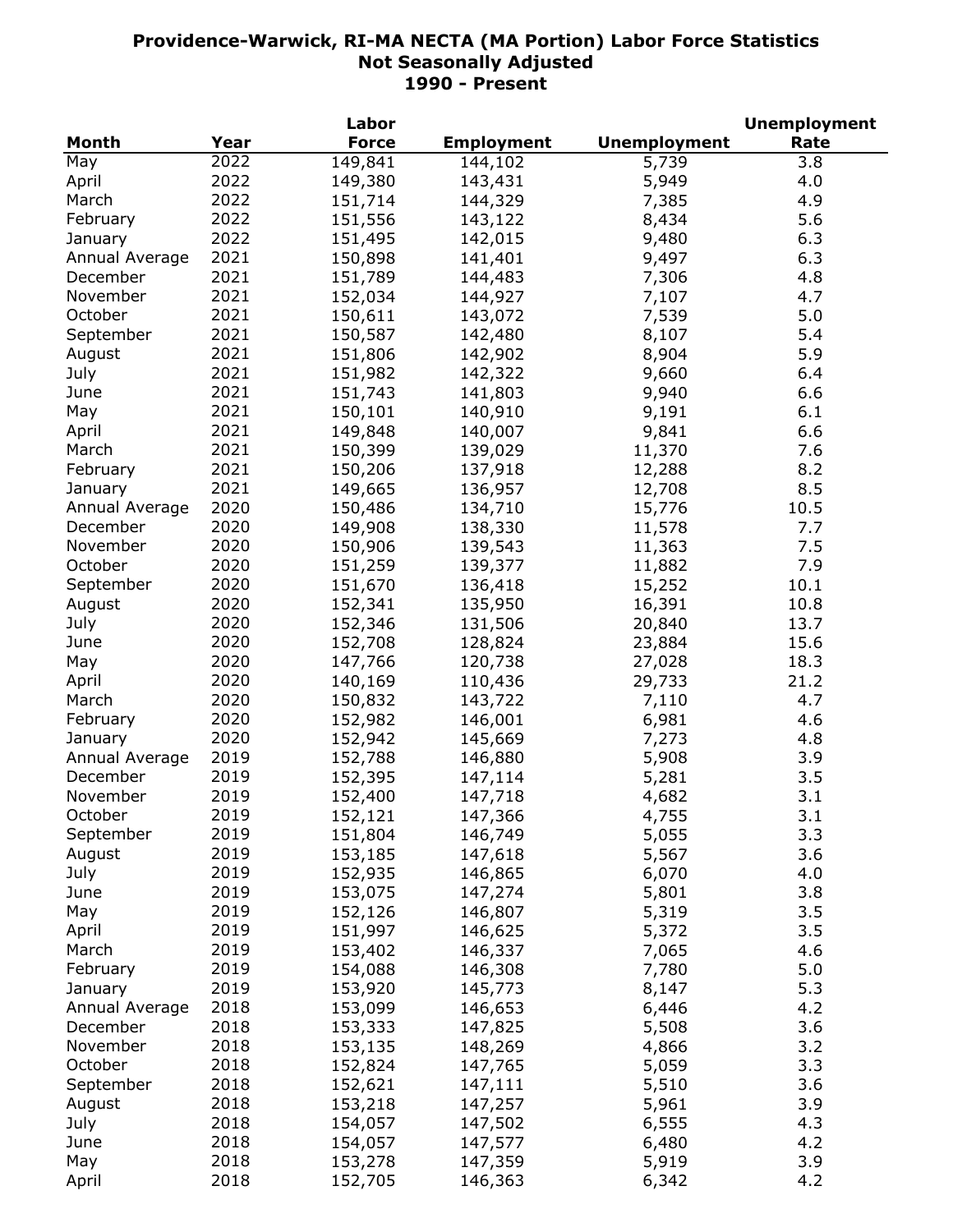|                |      | Labor        |                   |                     | <b>Unemployment</b> |
|----------------|------|--------------|-------------------|---------------------|---------------------|
| Month          | Year | <b>Force</b> | <b>Employment</b> | <b>Unemployment</b> | Rate                |
| March          | 2018 | 153,273      | 145,473           | 7,800               | 5.1                 |
| February       | 2018 | 153,084      | 144,468           | 8,616               | 5.6                 |
| January        | 2018 | 151,607      | 142,867           | 8,740               | 5.8                 |
| Annual Average | 2017 | 149,360      | 142,365           | 6,995               | 4.7                 |
| December       | 2017 | 149,838      | 143,679           | 6,159               | 4.1                 |
| November       | 2017 | 149,505      | 143,807           | 5,698               | 3.8                 |
| October        | 2017 | 148,766      | 143,114           | 5,652               | 3.8                 |
| September      | 2017 | 149,122      | 142,880           | 6,242               | 4.2                 |
| August         | 2017 | 149,862      | 143,171           | 6,691               | 4.5                 |
| July           | 2017 | 149,866      | 142,711           | 7,155               | 4.8                 |
| June           | 2017 | 149,770      | 142,976           | 6,794               | 4.5                 |
|                | 2017 |              |                   |                     | 4.3                 |
| May            |      | 148,705      | 142,297           | 6,408               |                     |
| April          | 2017 | 148,684      | 142,127           | 6,557               | 4.4                 |
| March          | 2017 | 149,985      | 141,592           | 8,393               | 5.6                 |
| February       | 2017 | 149,576      | 140,394           | 9,182               | 6.1                 |
| January        | 2017 | 148,647      | 139,634           | 9,013               | 6.1                 |
| Annual Average | 2016 | 145,255      | 138,160           | 7,095               | 4.9                 |
| December       | 2016 | 145,180      | 139,126           | 6,054               | 4.2                 |
| November       | 2016 | 145,013      | 139,490           | 5,523               | 3.8                 |
| October        | 2016 | 144,921      | 139,076           | 5,845               | 4.0                 |
| September      | 2016 | 144,744      | 138,166           | 6,578               | 4.5                 |
| August         | 2016 | 145,542      | 138,883           | 6,659               | 4.6                 |
| July           | 2016 | 145,827      | 138,570           | 7,257               | 5.0                 |
| June           | 2016 | 146,040      | 139,041           | 6,999               | 4.8                 |
| May            | 2016 | 144,298      | 137,883           | 6,415               | 4.4                 |
| April          | 2016 | 144,856      | 137,891           | 6,965               | 4.8                 |
| March          | 2016 | 146,364      | 137,718           | 8,646               | 5.9                 |
| February       | 2016 | 145,568      | 136,472           | 9,096               | 6.2                 |
| January        | 2016 | 144,698      | 135,600           | 9,098               | 6.3                 |
| Annual Average | 2015 | 144,651      | 136,176           | 8,475               | 5.9                 |
| December       | 2015 | 144,209      | 137,106           | 7,103               | 4.9                 |
| November       | 2015 | 143,876      | 137,113           | 6,763               | 4.7                 |
| October        | 2015 | 143,659      | 136,712           | 6,947               | 4.8                 |
| September      | 2015 | 143,077      | 135,581           | 7,496               | 5.2                 |
| August         | 2015 | 144,421      | 136,615           | 7,806               | 5.4                 |
| July           | 2015 | 145,121      | 136,366           | 8,755               | 6.0                 |
| June           | 2015 | 145,786      | 137,386           | 8,400               | 5.8                 |
| May            | 2015 | 145,045      | 136,708           | 8,337               | 5.7                 |
|                | 2015 |              |                   |                     | 5.8                 |
| April          |      | 144,524      | 136,175           | 8,349               |                     |
| March          | 2015 | 145,225      | 135,128           | 10,097              | 7.0                 |
| February       | 2015 | 145,351      | 134,574           | 10,777              | 7.4                 |
| January        | 2015 | 145,519      | 134,653           | 10,866              | 7.5                 |
| Annual Average | 2014 | 143,722      | 133,565           | 10,157              | 7.1                 |
| December       | 2014 | 144,306      | 135,739           | 8,567               | 5.9                 |
| November       | 2014 | 144,505      | 136,096           | 8,409               | 5.8                 |
| October        | 2014 | 144,213      | 135,750           | 8,463               | 5.9                 |
| September      | 2014 | 143,154      | 133,946           | 9,208               | 6.4                 |
| August         | 2014 | 144,495      | 134,686           | 9,809               | 6.8                 |
| July           | 2014 | 144,670      | 134,039           | 10,631              | 7.3                 |
| June           | 2014 | 144,830      | 134,833           | 9,997               | 6.9                 |
| May            | 2014 | 143,166      | 133,403           | 9,763               | 6.8                 |
| April          | 2014 | 142,015      | 132,305           | 9,710               | 6.8                 |
| March          | 2014 | 143,979      | 131,703           | 12,276              | 8.5                 |
| February       | 2014 | 143,149      | 130,498           | 12,651              | 8.8                 |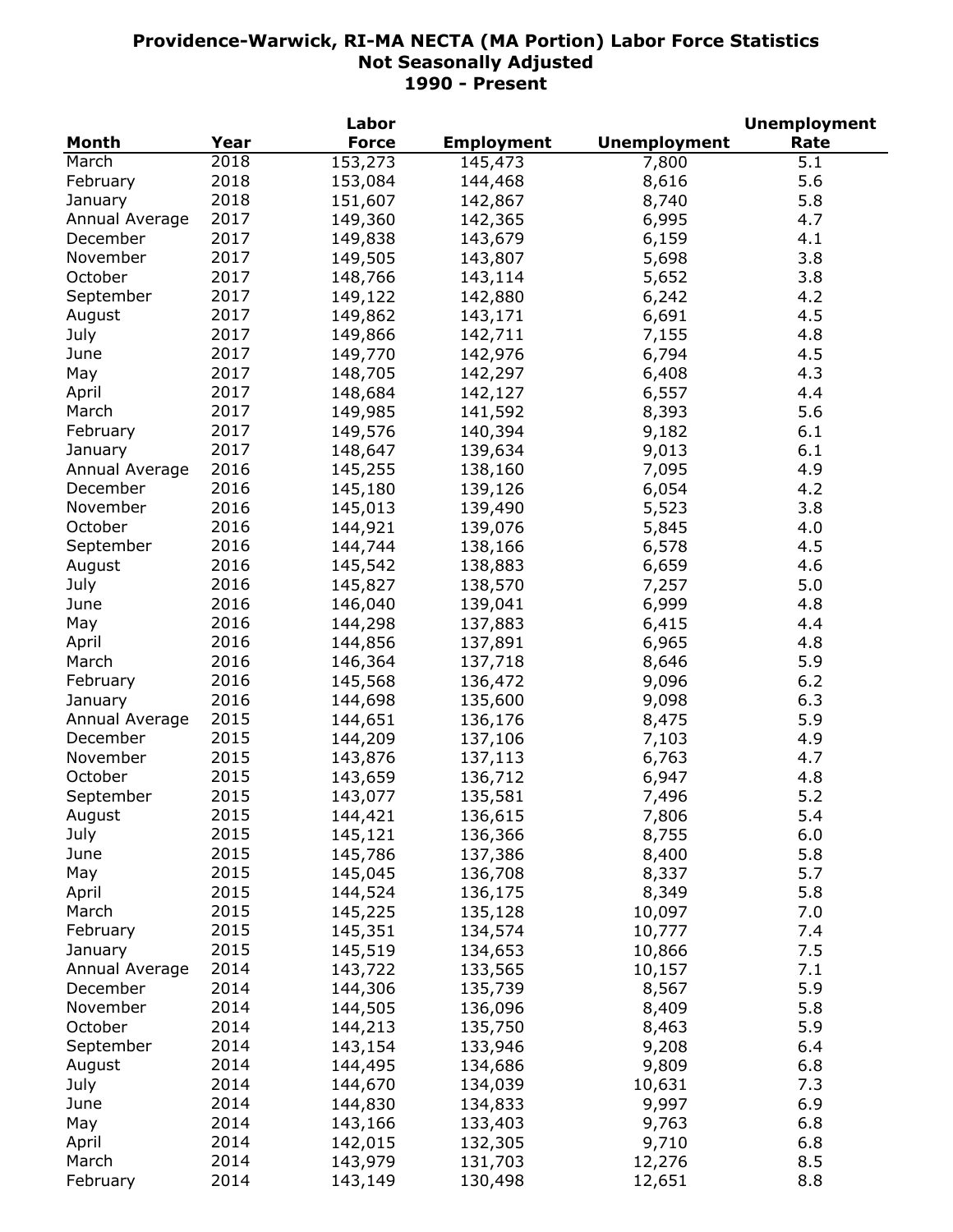|                |      | Labor        |                   |                     | <b>Unemployment</b> |
|----------------|------|--------------|-------------------|---------------------|---------------------|
| <b>Month</b>   | Year | <b>Force</b> | <b>Employment</b> | <b>Unemployment</b> | Rate                |
| January        | 2014 | 142,173      | 129,778           | 12,395              | 8.7                 |
| Annual Average | 2013 | 142,429      | 130,580           | 11,849              | 8.3                 |
| December       | 2013 | 141,636      | 131,296           | 10,340              | 7.3                 |
| November       | 2013 | 141,859      | 131,732           | 10,127              | 7.1                 |
| October        | 2013 | 141,312      | 131,017           | 10,295              | 7.3                 |
| September      | 2013 | 141,884      | 130,888           | 10,996              | 7.7                 |
| August         | 2013 | 143,309      | 131,851           | 11,458              | 8.0                 |
| July           | 2013 | 143,599      | 131,391           | 12,208              | 8.5                 |
| June           | 2013 | 144,124      | 132,062           | 12,062              | 8.4                 |
| May            | 2013 | 142,158      | 130,676           | 11,482              | 8.1                 |
| April          | 2013 | 141,619      | 130,023           | 11,596              | 8.2                 |
| March          | 2013 | 142,699      | 129,259           | 13,440              | 9.4                 |
| February       | 2013 |              | 128,480           |                     | 9.9                 |
|                | 2013 | 142,531      |                   | 14,051              | 9.9                 |
| January        |      | 142,417      | 128,288           | 14,129              |                     |
| Annual Average | 2012 | 142,315      | 129,985           | 12,330              | 8.7                 |
| December       | 2012 | 141,809      | 130,289           | 11,520              | 8.1                 |
| November       | 2012 | 141,381      | 130,541           | 10,840              | 7.7                 |
| October        | 2012 | 141,940      | 131,020           | 10,920              | 7.7                 |
| September      | 2012 | 141,666      | 130,126           | 11,540              | 8.1                 |
| August         | 2012 | 142,980      | 130,825           | 12,155              | 8.5                 |
| July           | 2012 | 142,847      | 129,923           | 12,924              | 9.0                 |
| June           | 2012 | 144,008      | 131,443           | 12,565              | 8.7                 |
| May            | 2012 | 142,546      | 130,458           | 12,088              | 8.5                 |
| April          | 2012 | 141,537      | 129,756           | 11,781              | 8.3                 |
| March          | 2012 | 143,176      | 129,423           | 13,753              | 9.6                 |
| February       | 2012 | 142,466      | 128,478           | 13,988              | 9.8                 |
| January        | 2012 | 141,423      | 127,534           | 13,889              | 9.8                 |
| Annual Average | 2011 | 142,236      | 128,807           | 13,429              | 9.4                 |
| December       | 2011 | 141,529      | 129,647           | 11,882              | 8.4                 |
| November       | 2011 | 141,804      | 130,350           | 11,454              | 8.1                 |
| October        | 2011 | 141,675      | 129,936           | 11,739              | 8.3                 |
| September      | 2011 | 141,472      | 128,782           | 12,690              | 9.0                 |
| August         | 2011 | 142,880      | 129,934           | 12,946              | 9.1                 |
| July           | 2011 | 142,247      | 128,765           | 13,482              | 9.5                 |
| June           | 2011 | 143,447      | 129,966           | 13,481              | 9.4                 |
| May            | 2011 | 142,008      | 128,823           | 13,185              | 9.3                 |
| April          | 2011 | 142,029      | 128,743           | 13,286              | 9.4                 |
| March          | 2011 | 143,171      | 127,694           | 15,477              | 10.8                |
| February       | 2011 | 142,531      | 126,786           | 15,745              | 11.0                |
| January        | 2011 | 142,048      | 126,262           | 15,786              | 11.1                |
| Annual Average | 2010 | 142,522      | 127,718           | 14,804              | 10.4                |
| December       | 2010 | 141,909      | 128,454           | 13,455              | 9.5                 |
|                |      |              |                   |                     |                     |
| November       | 2010 | 142,164      | 128,964           | 13,200              | 9.3                 |
| October        | 2010 | 141,548      | 128,541           | 13,007              | 9.2                 |
| September      | 2010 | 141,798      | 128,075           | 13,723              | 9.7                 |
| August         | 2010 | 143,691      | 129,653           | 14,038              | 9.8                 |
| July           | 2010 | 143,258      | 128,653           | 14,605              | 10.2                |
| June           | 2010 | 143,422      | 129,236           | 14,186              | 9.9                 |
| May            | 2010 | 142,206      | 127,758           | 14,448              | 10.2                |
| April          | 2010 | 142,060      | 127,325           | 14,735              | 10.4                |
| March          | 2010 | 143,385      | 126,412           | 16,973              | 11.8                |
| February       | 2010 | 142,639      | 125,107           | 17,532              | 12.3                |
| January        | 2010 | 142,180      | 124,438           | 17,742              | 12.5                |
| Annual Average | 2009 | 151,437      | 134,333           | 17,104              | 11.3                |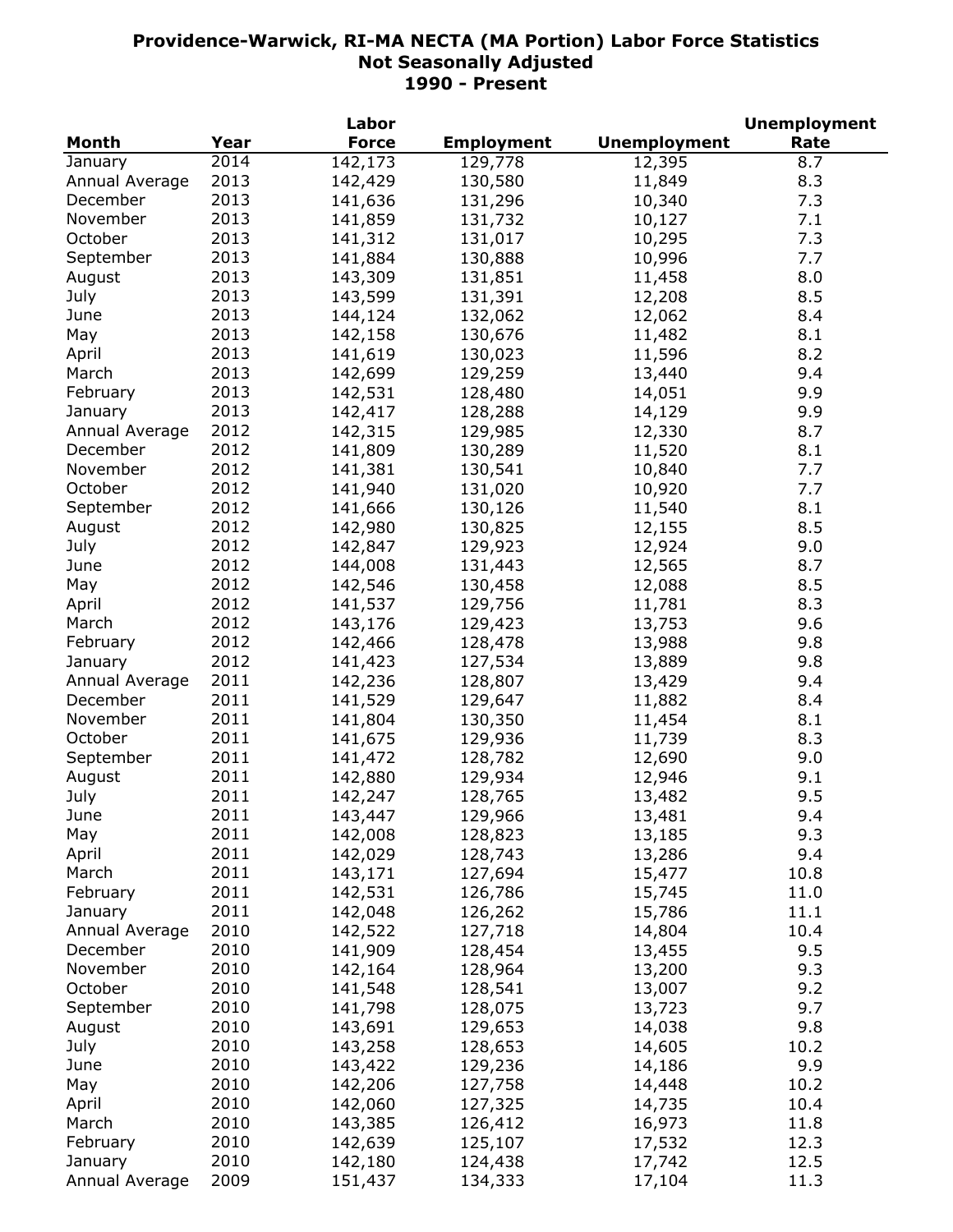| <b>Month</b><br><b>Force</b><br><b>Employment</b><br><b>Unemployment</b><br>Rate<br>Year<br>2009<br>150,212<br>132,762<br>17,450<br>11.6<br>December<br>2009<br>150,157<br>134,380<br>15,777<br>10.5<br>November<br>2009<br>October<br>150,123<br>133,618<br>16,505<br>11.0<br>2009<br>149,289<br>132,752<br>16,537<br>11.1<br>September<br>2009<br>11.1<br>151,930<br>135,044<br>16,886<br>August<br>2009<br>11.2<br>July<br>152,077<br>134,989<br>17,088<br>2009<br>152,716<br>136,078<br>10.9<br>16,638<br>June<br>2009<br>151,857<br>134,705<br>11.3<br>May<br>17,152<br>2009<br>151,989<br>17,222<br>11.3<br>134,767<br>April<br>2009<br>153,217<br>18,922<br>12.3<br>134,295<br>March<br>2009<br>152,224<br>134,097<br>18,127<br>11.9<br>February<br>151,454<br>134,510<br>16,944<br>2009<br>11.2<br>January<br>150,485<br>139,661<br>10,824<br>7.2<br>2008<br>Annual Average<br>2008<br>151,235<br>137,785<br>8.9<br>13,450<br>December<br>2008<br>150,078<br>139,252<br>7.2<br>November<br>10,826<br>2008<br>139,576<br>7.3<br>October<br>150,609<br>11,033<br>2008<br>138,898<br>10,747<br>7.2<br>September<br>149,645<br>2008<br>7.3<br>151,840<br>140,693<br>11,147<br>August<br>2008<br>7.3<br>151,425<br>140,373<br>11,052<br>July<br>2008<br>9,260<br>150,841<br>141,581<br>6.1<br>June<br>2008<br>5.9<br>148,732<br>139,885<br>8,847<br>May<br>2008<br>9,731<br>6.5<br>150,121<br>140,390<br>April<br>2008<br>11,362<br>151,036<br>139,674<br>7.5<br>March<br>2008<br>149,679<br>10,907<br>7.3<br>138,772<br>February<br>2008<br>150,567<br>139,047<br>11,520<br>7.7<br>January<br>2007<br>150,963<br>141,948<br>9,015<br>6.0<br>Annual Average<br>2007<br>151,105<br>141,591<br>9,514<br>6.3<br>December<br>150,386<br>142,540<br>7,846<br>5.2<br>November<br>2007<br>149,331<br>141,961<br>7,370<br>4.9<br>October<br>2007<br>2007<br>149,115<br>8,253<br>5.5<br>140,862<br>September<br>2007<br>151,690<br>142,694<br>5.9<br>8,996<br>August<br>2007<br>6.2<br>152,092<br>142,726<br>9,366<br>July<br>5.1<br>2007<br>151,633<br>143,901<br>7,732<br>June<br>2007<br>4.9<br>149,495<br>142,189<br>7,306<br>May<br>April<br>2007<br>150,765<br>141,662<br>9,103<br>6.0<br>2007<br>152,483<br>141,712<br>10,771<br>7.1<br>March<br>2007<br>7.0<br>151,237<br>140,617<br>10,620<br>February<br>2007<br>152,231<br>140,924<br>11,307<br>7.4<br>January<br>6.0<br>2006<br>150,779<br>9,096<br>Annual Average<br>141,683<br>5.7<br>2006<br>152,017<br>143,280<br>8,737<br>December<br>4.9<br>2006<br>151,054<br>143,716<br>7,338<br>November<br>150,486<br>4.9<br>October<br>2006<br>143,162<br>7,324<br>150,360<br>5.9<br>2006<br>141,488<br>8,872<br>September<br>151,898<br>8,694<br>5.7<br>2006<br>143,204<br>August<br>151,587<br>9,350<br>6.2<br>July<br>2006<br>142,237<br>151,695<br>8,206<br>5.4<br>2006<br>143,489<br>June<br>149,585<br>5.5<br>2006<br>141,350<br>8,235<br>May<br>6.1<br>2006<br>150,059<br>140,944<br>9,115<br>April<br>7.3<br>2006<br>150,881<br>139,933<br>10,948<br>March<br>2006<br>7.2<br>149,685<br>138,851<br>10,834<br>February<br>2006<br>7.7<br>138,540<br>11,494<br>150,034<br>January |  | Labor |  | <b>Unemployment</b> |
|------------------------------------------------------------------------------------------------------------------------------------------------------------------------------------------------------------------------------------------------------------------------------------------------------------------------------------------------------------------------------------------------------------------------------------------------------------------------------------------------------------------------------------------------------------------------------------------------------------------------------------------------------------------------------------------------------------------------------------------------------------------------------------------------------------------------------------------------------------------------------------------------------------------------------------------------------------------------------------------------------------------------------------------------------------------------------------------------------------------------------------------------------------------------------------------------------------------------------------------------------------------------------------------------------------------------------------------------------------------------------------------------------------------------------------------------------------------------------------------------------------------------------------------------------------------------------------------------------------------------------------------------------------------------------------------------------------------------------------------------------------------------------------------------------------------------------------------------------------------------------------------------------------------------------------------------------------------------------------------------------------------------------------------------------------------------------------------------------------------------------------------------------------------------------------------------------------------------------------------------------------------------------------------------------------------------------------------------------------------------------------------------------------------------------------------------------------------------------------------------------------------------------------------------------------------------------------------------------------------------------------------------------------------------------------------------------------------------------------------------------------------------------------------------------------------------------------------------------------------------------------------------------------------------------------------------------------------------------------------------------------------------------------------------------------------------------------------------------------------------------------------|--|-------|--|---------------------|
|                                                                                                                                                                                                                                                                                                                                                                                                                                                                                                                                                                                                                                                                                                                                                                                                                                                                                                                                                                                                                                                                                                                                                                                                                                                                                                                                                                                                                                                                                                                                                                                                                                                                                                                                                                                                                                                                                                                                                                                                                                                                                                                                                                                                                                                                                                                                                                                                                                                                                                                                                                                                                                                                                                                                                                                                                                                                                                                                                                                                                                                                                                                                          |  |       |  |                     |
|                                                                                                                                                                                                                                                                                                                                                                                                                                                                                                                                                                                                                                                                                                                                                                                                                                                                                                                                                                                                                                                                                                                                                                                                                                                                                                                                                                                                                                                                                                                                                                                                                                                                                                                                                                                                                                                                                                                                                                                                                                                                                                                                                                                                                                                                                                                                                                                                                                                                                                                                                                                                                                                                                                                                                                                                                                                                                                                                                                                                                                                                                                                                          |  |       |  |                     |
|                                                                                                                                                                                                                                                                                                                                                                                                                                                                                                                                                                                                                                                                                                                                                                                                                                                                                                                                                                                                                                                                                                                                                                                                                                                                                                                                                                                                                                                                                                                                                                                                                                                                                                                                                                                                                                                                                                                                                                                                                                                                                                                                                                                                                                                                                                                                                                                                                                                                                                                                                                                                                                                                                                                                                                                                                                                                                                                                                                                                                                                                                                                                          |  |       |  |                     |
|                                                                                                                                                                                                                                                                                                                                                                                                                                                                                                                                                                                                                                                                                                                                                                                                                                                                                                                                                                                                                                                                                                                                                                                                                                                                                                                                                                                                                                                                                                                                                                                                                                                                                                                                                                                                                                                                                                                                                                                                                                                                                                                                                                                                                                                                                                                                                                                                                                                                                                                                                                                                                                                                                                                                                                                                                                                                                                                                                                                                                                                                                                                                          |  |       |  |                     |
|                                                                                                                                                                                                                                                                                                                                                                                                                                                                                                                                                                                                                                                                                                                                                                                                                                                                                                                                                                                                                                                                                                                                                                                                                                                                                                                                                                                                                                                                                                                                                                                                                                                                                                                                                                                                                                                                                                                                                                                                                                                                                                                                                                                                                                                                                                                                                                                                                                                                                                                                                                                                                                                                                                                                                                                                                                                                                                                                                                                                                                                                                                                                          |  |       |  |                     |
|                                                                                                                                                                                                                                                                                                                                                                                                                                                                                                                                                                                                                                                                                                                                                                                                                                                                                                                                                                                                                                                                                                                                                                                                                                                                                                                                                                                                                                                                                                                                                                                                                                                                                                                                                                                                                                                                                                                                                                                                                                                                                                                                                                                                                                                                                                                                                                                                                                                                                                                                                                                                                                                                                                                                                                                                                                                                                                                                                                                                                                                                                                                                          |  |       |  |                     |
|                                                                                                                                                                                                                                                                                                                                                                                                                                                                                                                                                                                                                                                                                                                                                                                                                                                                                                                                                                                                                                                                                                                                                                                                                                                                                                                                                                                                                                                                                                                                                                                                                                                                                                                                                                                                                                                                                                                                                                                                                                                                                                                                                                                                                                                                                                                                                                                                                                                                                                                                                                                                                                                                                                                                                                                                                                                                                                                                                                                                                                                                                                                                          |  |       |  |                     |
|                                                                                                                                                                                                                                                                                                                                                                                                                                                                                                                                                                                                                                                                                                                                                                                                                                                                                                                                                                                                                                                                                                                                                                                                                                                                                                                                                                                                                                                                                                                                                                                                                                                                                                                                                                                                                                                                                                                                                                                                                                                                                                                                                                                                                                                                                                                                                                                                                                                                                                                                                                                                                                                                                                                                                                                                                                                                                                                                                                                                                                                                                                                                          |  |       |  |                     |
|                                                                                                                                                                                                                                                                                                                                                                                                                                                                                                                                                                                                                                                                                                                                                                                                                                                                                                                                                                                                                                                                                                                                                                                                                                                                                                                                                                                                                                                                                                                                                                                                                                                                                                                                                                                                                                                                                                                                                                                                                                                                                                                                                                                                                                                                                                                                                                                                                                                                                                                                                                                                                                                                                                                                                                                                                                                                                                                                                                                                                                                                                                                                          |  |       |  |                     |
|                                                                                                                                                                                                                                                                                                                                                                                                                                                                                                                                                                                                                                                                                                                                                                                                                                                                                                                                                                                                                                                                                                                                                                                                                                                                                                                                                                                                                                                                                                                                                                                                                                                                                                                                                                                                                                                                                                                                                                                                                                                                                                                                                                                                                                                                                                                                                                                                                                                                                                                                                                                                                                                                                                                                                                                                                                                                                                                                                                                                                                                                                                                                          |  |       |  |                     |
|                                                                                                                                                                                                                                                                                                                                                                                                                                                                                                                                                                                                                                                                                                                                                                                                                                                                                                                                                                                                                                                                                                                                                                                                                                                                                                                                                                                                                                                                                                                                                                                                                                                                                                                                                                                                                                                                                                                                                                                                                                                                                                                                                                                                                                                                                                                                                                                                                                                                                                                                                                                                                                                                                                                                                                                                                                                                                                                                                                                                                                                                                                                                          |  |       |  |                     |
|                                                                                                                                                                                                                                                                                                                                                                                                                                                                                                                                                                                                                                                                                                                                                                                                                                                                                                                                                                                                                                                                                                                                                                                                                                                                                                                                                                                                                                                                                                                                                                                                                                                                                                                                                                                                                                                                                                                                                                                                                                                                                                                                                                                                                                                                                                                                                                                                                                                                                                                                                                                                                                                                                                                                                                                                                                                                                                                                                                                                                                                                                                                                          |  |       |  |                     |
|                                                                                                                                                                                                                                                                                                                                                                                                                                                                                                                                                                                                                                                                                                                                                                                                                                                                                                                                                                                                                                                                                                                                                                                                                                                                                                                                                                                                                                                                                                                                                                                                                                                                                                                                                                                                                                                                                                                                                                                                                                                                                                                                                                                                                                                                                                                                                                                                                                                                                                                                                                                                                                                                                                                                                                                                                                                                                                                                                                                                                                                                                                                                          |  |       |  |                     |
|                                                                                                                                                                                                                                                                                                                                                                                                                                                                                                                                                                                                                                                                                                                                                                                                                                                                                                                                                                                                                                                                                                                                                                                                                                                                                                                                                                                                                                                                                                                                                                                                                                                                                                                                                                                                                                                                                                                                                                                                                                                                                                                                                                                                                                                                                                                                                                                                                                                                                                                                                                                                                                                                                                                                                                                                                                                                                                                                                                                                                                                                                                                                          |  |       |  |                     |
|                                                                                                                                                                                                                                                                                                                                                                                                                                                                                                                                                                                                                                                                                                                                                                                                                                                                                                                                                                                                                                                                                                                                                                                                                                                                                                                                                                                                                                                                                                                                                                                                                                                                                                                                                                                                                                                                                                                                                                                                                                                                                                                                                                                                                                                                                                                                                                                                                                                                                                                                                                                                                                                                                                                                                                                                                                                                                                                                                                                                                                                                                                                                          |  |       |  |                     |
|                                                                                                                                                                                                                                                                                                                                                                                                                                                                                                                                                                                                                                                                                                                                                                                                                                                                                                                                                                                                                                                                                                                                                                                                                                                                                                                                                                                                                                                                                                                                                                                                                                                                                                                                                                                                                                                                                                                                                                                                                                                                                                                                                                                                                                                                                                                                                                                                                                                                                                                                                                                                                                                                                                                                                                                                                                                                                                                                                                                                                                                                                                                                          |  |       |  |                     |
|                                                                                                                                                                                                                                                                                                                                                                                                                                                                                                                                                                                                                                                                                                                                                                                                                                                                                                                                                                                                                                                                                                                                                                                                                                                                                                                                                                                                                                                                                                                                                                                                                                                                                                                                                                                                                                                                                                                                                                                                                                                                                                                                                                                                                                                                                                                                                                                                                                                                                                                                                                                                                                                                                                                                                                                                                                                                                                                                                                                                                                                                                                                                          |  |       |  |                     |
|                                                                                                                                                                                                                                                                                                                                                                                                                                                                                                                                                                                                                                                                                                                                                                                                                                                                                                                                                                                                                                                                                                                                                                                                                                                                                                                                                                                                                                                                                                                                                                                                                                                                                                                                                                                                                                                                                                                                                                                                                                                                                                                                                                                                                                                                                                                                                                                                                                                                                                                                                                                                                                                                                                                                                                                                                                                                                                                                                                                                                                                                                                                                          |  |       |  |                     |
|                                                                                                                                                                                                                                                                                                                                                                                                                                                                                                                                                                                                                                                                                                                                                                                                                                                                                                                                                                                                                                                                                                                                                                                                                                                                                                                                                                                                                                                                                                                                                                                                                                                                                                                                                                                                                                                                                                                                                                                                                                                                                                                                                                                                                                                                                                                                                                                                                                                                                                                                                                                                                                                                                                                                                                                                                                                                                                                                                                                                                                                                                                                                          |  |       |  |                     |
|                                                                                                                                                                                                                                                                                                                                                                                                                                                                                                                                                                                                                                                                                                                                                                                                                                                                                                                                                                                                                                                                                                                                                                                                                                                                                                                                                                                                                                                                                                                                                                                                                                                                                                                                                                                                                                                                                                                                                                                                                                                                                                                                                                                                                                                                                                                                                                                                                                                                                                                                                                                                                                                                                                                                                                                                                                                                                                                                                                                                                                                                                                                                          |  |       |  |                     |
|                                                                                                                                                                                                                                                                                                                                                                                                                                                                                                                                                                                                                                                                                                                                                                                                                                                                                                                                                                                                                                                                                                                                                                                                                                                                                                                                                                                                                                                                                                                                                                                                                                                                                                                                                                                                                                                                                                                                                                                                                                                                                                                                                                                                                                                                                                                                                                                                                                                                                                                                                                                                                                                                                                                                                                                                                                                                                                                                                                                                                                                                                                                                          |  |       |  |                     |
|                                                                                                                                                                                                                                                                                                                                                                                                                                                                                                                                                                                                                                                                                                                                                                                                                                                                                                                                                                                                                                                                                                                                                                                                                                                                                                                                                                                                                                                                                                                                                                                                                                                                                                                                                                                                                                                                                                                                                                                                                                                                                                                                                                                                                                                                                                                                                                                                                                                                                                                                                                                                                                                                                                                                                                                                                                                                                                                                                                                                                                                                                                                                          |  |       |  |                     |
|                                                                                                                                                                                                                                                                                                                                                                                                                                                                                                                                                                                                                                                                                                                                                                                                                                                                                                                                                                                                                                                                                                                                                                                                                                                                                                                                                                                                                                                                                                                                                                                                                                                                                                                                                                                                                                                                                                                                                                                                                                                                                                                                                                                                                                                                                                                                                                                                                                                                                                                                                                                                                                                                                                                                                                                                                                                                                                                                                                                                                                                                                                                                          |  |       |  |                     |
|                                                                                                                                                                                                                                                                                                                                                                                                                                                                                                                                                                                                                                                                                                                                                                                                                                                                                                                                                                                                                                                                                                                                                                                                                                                                                                                                                                                                                                                                                                                                                                                                                                                                                                                                                                                                                                                                                                                                                                                                                                                                                                                                                                                                                                                                                                                                                                                                                                                                                                                                                                                                                                                                                                                                                                                                                                                                                                                                                                                                                                                                                                                                          |  |       |  |                     |
|                                                                                                                                                                                                                                                                                                                                                                                                                                                                                                                                                                                                                                                                                                                                                                                                                                                                                                                                                                                                                                                                                                                                                                                                                                                                                                                                                                                                                                                                                                                                                                                                                                                                                                                                                                                                                                                                                                                                                                                                                                                                                                                                                                                                                                                                                                                                                                                                                                                                                                                                                                                                                                                                                                                                                                                                                                                                                                                                                                                                                                                                                                                                          |  |       |  |                     |
|                                                                                                                                                                                                                                                                                                                                                                                                                                                                                                                                                                                                                                                                                                                                                                                                                                                                                                                                                                                                                                                                                                                                                                                                                                                                                                                                                                                                                                                                                                                                                                                                                                                                                                                                                                                                                                                                                                                                                                                                                                                                                                                                                                                                                                                                                                                                                                                                                                                                                                                                                                                                                                                                                                                                                                                                                                                                                                                                                                                                                                                                                                                                          |  |       |  |                     |
|                                                                                                                                                                                                                                                                                                                                                                                                                                                                                                                                                                                                                                                                                                                                                                                                                                                                                                                                                                                                                                                                                                                                                                                                                                                                                                                                                                                                                                                                                                                                                                                                                                                                                                                                                                                                                                                                                                                                                                                                                                                                                                                                                                                                                                                                                                                                                                                                                                                                                                                                                                                                                                                                                                                                                                                                                                                                                                                                                                                                                                                                                                                                          |  |       |  |                     |
|                                                                                                                                                                                                                                                                                                                                                                                                                                                                                                                                                                                                                                                                                                                                                                                                                                                                                                                                                                                                                                                                                                                                                                                                                                                                                                                                                                                                                                                                                                                                                                                                                                                                                                                                                                                                                                                                                                                                                                                                                                                                                                                                                                                                                                                                                                                                                                                                                                                                                                                                                                                                                                                                                                                                                                                                                                                                                                                                                                                                                                                                                                                                          |  |       |  |                     |
|                                                                                                                                                                                                                                                                                                                                                                                                                                                                                                                                                                                                                                                                                                                                                                                                                                                                                                                                                                                                                                                                                                                                                                                                                                                                                                                                                                                                                                                                                                                                                                                                                                                                                                                                                                                                                                                                                                                                                                                                                                                                                                                                                                                                                                                                                                                                                                                                                                                                                                                                                                                                                                                                                                                                                                                                                                                                                                                                                                                                                                                                                                                                          |  |       |  |                     |
|                                                                                                                                                                                                                                                                                                                                                                                                                                                                                                                                                                                                                                                                                                                                                                                                                                                                                                                                                                                                                                                                                                                                                                                                                                                                                                                                                                                                                                                                                                                                                                                                                                                                                                                                                                                                                                                                                                                                                                                                                                                                                                                                                                                                                                                                                                                                                                                                                                                                                                                                                                                                                                                                                                                                                                                                                                                                                                                                                                                                                                                                                                                                          |  |       |  |                     |
|                                                                                                                                                                                                                                                                                                                                                                                                                                                                                                                                                                                                                                                                                                                                                                                                                                                                                                                                                                                                                                                                                                                                                                                                                                                                                                                                                                                                                                                                                                                                                                                                                                                                                                                                                                                                                                                                                                                                                                                                                                                                                                                                                                                                                                                                                                                                                                                                                                                                                                                                                                                                                                                                                                                                                                                                                                                                                                                                                                                                                                                                                                                                          |  |       |  |                     |
|                                                                                                                                                                                                                                                                                                                                                                                                                                                                                                                                                                                                                                                                                                                                                                                                                                                                                                                                                                                                                                                                                                                                                                                                                                                                                                                                                                                                                                                                                                                                                                                                                                                                                                                                                                                                                                                                                                                                                                                                                                                                                                                                                                                                                                                                                                                                                                                                                                                                                                                                                                                                                                                                                                                                                                                                                                                                                                                                                                                                                                                                                                                                          |  |       |  |                     |
|                                                                                                                                                                                                                                                                                                                                                                                                                                                                                                                                                                                                                                                                                                                                                                                                                                                                                                                                                                                                                                                                                                                                                                                                                                                                                                                                                                                                                                                                                                                                                                                                                                                                                                                                                                                                                                                                                                                                                                                                                                                                                                                                                                                                                                                                                                                                                                                                                                                                                                                                                                                                                                                                                                                                                                                                                                                                                                                                                                                                                                                                                                                                          |  |       |  |                     |
|                                                                                                                                                                                                                                                                                                                                                                                                                                                                                                                                                                                                                                                                                                                                                                                                                                                                                                                                                                                                                                                                                                                                                                                                                                                                                                                                                                                                                                                                                                                                                                                                                                                                                                                                                                                                                                                                                                                                                                                                                                                                                                                                                                                                                                                                                                                                                                                                                                                                                                                                                                                                                                                                                                                                                                                                                                                                                                                                                                                                                                                                                                                                          |  |       |  |                     |
|                                                                                                                                                                                                                                                                                                                                                                                                                                                                                                                                                                                                                                                                                                                                                                                                                                                                                                                                                                                                                                                                                                                                                                                                                                                                                                                                                                                                                                                                                                                                                                                                                                                                                                                                                                                                                                                                                                                                                                                                                                                                                                                                                                                                                                                                                                                                                                                                                                                                                                                                                                                                                                                                                                                                                                                                                                                                                                                                                                                                                                                                                                                                          |  |       |  |                     |
|                                                                                                                                                                                                                                                                                                                                                                                                                                                                                                                                                                                                                                                                                                                                                                                                                                                                                                                                                                                                                                                                                                                                                                                                                                                                                                                                                                                                                                                                                                                                                                                                                                                                                                                                                                                                                                                                                                                                                                                                                                                                                                                                                                                                                                                                                                                                                                                                                                                                                                                                                                                                                                                                                                                                                                                                                                                                                                                                                                                                                                                                                                                                          |  |       |  |                     |
|                                                                                                                                                                                                                                                                                                                                                                                                                                                                                                                                                                                                                                                                                                                                                                                                                                                                                                                                                                                                                                                                                                                                                                                                                                                                                                                                                                                                                                                                                                                                                                                                                                                                                                                                                                                                                                                                                                                                                                                                                                                                                                                                                                                                                                                                                                                                                                                                                                                                                                                                                                                                                                                                                                                                                                                                                                                                                                                                                                                                                                                                                                                                          |  |       |  |                     |
|                                                                                                                                                                                                                                                                                                                                                                                                                                                                                                                                                                                                                                                                                                                                                                                                                                                                                                                                                                                                                                                                                                                                                                                                                                                                                                                                                                                                                                                                                                                                                                                                                                                                                                                                                                                                                                                                                                                                                                                                                                                                                                                                                                                                                                                                                                                                                                                                                                                                                                                                                                                                                                                                                                                                                                                                                                                                                                                                                                                                                                                                                                                                          |  |       |  |                     |
|                                                                                                                                                                                                                                                                                                                                                                                                                                                                                                                                                                                                                                                                                                                                                                                                                                                                                                                                                                                                                                                                                                                                                                                                                                                                                                                                                                                                                                                                                                                                                                                                                                                                                                                                                                                                                                                                                                                                                                                                                                                                                                                                                                                                                                                                                                                                                                                                                                                                                                                                                                                                                                                                                                                                                                                                                                                                                                                                                                                                                                                                                                                                          |  |       |  |                     |
|                                                                                                                                                                                                                                                                                                                                                                                                                                                                                                                                                                                                                                                                                                                                                                                                                                                                                                                                                                                                                                                                                                                                                                                                                                                                                                                                                                                                                                                                                                                                                                                                                                                                                                                                                                                                                                                                                                                                                                                                                                                                                                                                                                                                                                                                                                                                                                                                                                                                                                                                                                                                                                                                                                                                                                                                                                                                                                                                                                                                                                                                                                                                          |  |       |  |                     |
|                                                                                                                                                                                                                                                                                                                                                                                                                                                                                                                                                                                                                                                                                                                                                                                                                                                                                                                                                                                                                                                                                                                                                                                                                                                                                                                                                                                                                                                                                                                                                                                                                                                                                                                                                                                                                                                                                                                                                                                                                                                                                                                                                                                                                                                                                                                                                                                                                                                                                                                                                                                                                                                                                                                                                                                                                                                                                                                                                                                                                                                                                                                                          |  |       |  |                     |
|                                                                                                                                                                                                                                                                                                                                                                                                                                                                                                                                                                                                                                                                                                                                                                                                                                                                                                                                                                                                                                                                                                                                                                                                                                                                                                                                                                                                                                                                                                                                                                                                                                                                                                                                                                                                                                                                                                                                                                                                                                                                                                                                                                                                                                                                                                                                                                                                                                                                                                                                                                                                                                                                                                                                                                                                                                                                                                                                                                                                                                                                                                                                          |  |       |  |                     |
|                                                                                                                                                                                                                                                                                                                                                                                                                                                                                                                                                                                                                                                                                                                                                                                                                                                                                                                                                                                                                                                                                                                                                                                                                                                                                                                                                                                                                                                                                                                                                                                                                                                                                                                                                                                                                                                                                                                                                                                                                                                                                                                                                                                                                                                                                                                                                                                                                                                                                                                                                                                                                                                                                                                                                                                                                                                                                                                                                                                                                                                                                                                                          |  |       |  |                     |
|                                                                                                                                                                                                                                                                                                                                                                                                                                                                                                                                                                                                                                                                                                                                                                                                                                                                                                                                                                                                                                                                                                                                                                                                                                                                                                                                                                                                                                                                                                                                                                                                                                                                                                                                                                                                                                                                                                                                                                                                                                                                                                                                                                                                                                                                                                                                                                                                                                                                                                                                                                                                                                                                                                                                                                                                                                                                                                                                                                                                                                                                                                                                          |  |       |  |                     |
|                                                                                                                                                                                                                                                                                                                                                                                                                                                                                                                                                                                                                                                                                                                                                                                                                                                                                                                                                                                                                                                                                                                                                                                                                                                                                                                                                                                                                                                                                                                                                                                                                                                                                                                                                                                                                                                                                                                                                                                                                                                                                                                                                                                                                                                                                                                                                                                                                                                                                                                                                                                                                                                                                                                                                                                                                                                                                                                                                                                                                                                                                                                                          |  |       |  |                     |
|                                                                                                                                                                                                                                                                                                                                                                                                                                                                                                                                                                                                                                                                                                                                                                                                                                                                                                                                                                                                                                                                                                                                                                                                                                                                                                                                                                                                                                                                                                                                                                                                                                                                                                                                                                                                                                                                                                                                                                                                                                                                                                                                                                                                                                                                                                                                                                                                                                                                                                                                                                                                                                                                                                                                                                                                                                                                                                                                                                                                                                                                                                                                          |  |       |  |                     |
|                                                                                                                                                                                                                                                                                                                                                                                                                                                                                                                                                                                                                                                                                                                                                                                                                                                                                                                                                                                                                                                                                                                                                                                                                                                                                                                                                                                                                                                                                                                                                                                                                                                                                                                                                                                                                                                                                                                                                                                                                                                                                                                                                                                                                                                                                                                                                                                                                                                                                                                                                                                                                                                                                                                                                                                                                                                                                                                                                                                                                                                                                                                                          |  |       |  |                     |
|                                                                                                                                                                                                                                                                                                                                                                                                                                                                                                                                                                                                                                                                                                                                                                                                                                                                                                                                                                                                                                                                                                                                                                                                                                                                                                                                                                                                                                                                                                                                                                                                                                                                                                                                                                                                                                                                                                                                                                                                                                                                                                                                                                                                                                                                                                                                                                                                                                                                                                                                                                                                                                                                                                                                                                                                                                                                                                                                                                                                                                                                                                                                          |  |       |  |                     |
|                                                                                                                                                                                                                                                                                                                                                                                                                                                                                                                                                                                                                                                                                                                                                                                                                                                                                                                                                                                                                                                                                                                                                                                                                                                                                                                                                                                                                                                                                                                                                                                                                                                                                                                                                                                                                                                                                                                                                                                                                                                                                                                                                                                                                                                                                                                                                                                                                                                                                                                                                                                                                                                                                                                                                                                                                                                                                                                                                                                                                                                                                                                                          |  |       |  |                     |
|                                                                                                                                                                                                                                                                                                                                                                                                                                                                                                                                                                                                                                                                                                                                                                                                                                                                                                                                                                                                                                                                                                                                                                                                                                                                                                                                                                                                                                                                                                                                                                                                                                                                                                                                                                                                                                                                                                                                                                                                                                                                                                                                                                                                                                                                                                                                                                                                                                                                                                                                                                                                                                                                                                                                                                                                                                                                                                                                                                                                                                                                                                                                          |  |       |  |                     |
|                                                                                                                                                                                                                                                                                                                                                                                                                                                                                                                                                                                                                                                                                                                                                                                                                                                                                                                                                                                                                                                                                                                                                                                                                                                                                                                                                                                                                                                                                                                                                                                                                                                                                                                                                                                                                                                                                                                                                                                                                                                                                                                                                                                                                                                                                                                                                                                                                                                                                                                                                                                                                                                                                                                                                                                                                                                                                                                                                                                                                                                                                                                                          |  |       |  |                     |
|                                                                                                                                                                                                                                                                                                                                                                                                                                                                                                                                                                                                                                                                                                                                                                                                                                                                                                                                                                                                                                                                                                                                                                                                                                                                                                                                                                                                                                                                                                                                                                                                                                                                                                                                                                                                                                                                                                                                                                                                                                                                                                                                                                                                                                                                                                                                                                                                                                                                                                                                                                                                                                                                                                                                                                                                                                                                                                                                                                                                                                                                                                                                          |  |       |  |                     |
|                                                                                                                                                                                                                                                                                                                                                                                                                                                                                                                                                                                                                                                                                                                                                                                                                                                                                                                                                                                                                                                                                                                                                                                                                                                                                                                                                                                                                                                                                                                                                                                                                                                                                                                                                                                                                                                                                                                                                                                                                                                                                                                                                                                                                                                                                                                                                                                                                                                                                                                                                                                                                                                                                                                                                                                                                                                                                                                                                                                                                                                                                                                                          |  |       |  |                     |
| 5.9<br>2005<br>149,601<br>8,858<br>Annual Average<br>140,743                                                                                                                                                                                                                                                                                                                                                                                                                                                                                                                                                                                                                                                                                                                                                                                                                                                                                                                                                                                                                                                                                                                                                                                                                                                                                                                                                                                                                                                                                                                                                                                                                                                                                                                                                                                                                                                                                                                                                                                                                                                                                                                                                                                                                                                                                                                                                                                                                                                                                                                                                                                                                                                                                                                                                                                                                                                                                                                                                                                                                                                                             |  |       |  |                     |
| 5.9<br>2005<br>149,723<br>8,838<br>December<br>140,885                                                                                                                                                                                                                                                                                                                                                                                                                                                                                                                                                                                                                                                                                                                                                                                                                                                                                                                                                                                                                                                                                                                                                                                                                                                                                                                                                                                                                                                                                                                                                                                                                                                                                                                                                                                                                                                                                                                                                                                                                                                                                                                                                                                                                                                                                                                                                                                                                                                                                                                                                                                                                                                                                                                                                                                                                                                                                                                                                                                                                                                                                   |  |       |  |                     |
| 2005<br>148,924<br>141,613<br>7,311<br>4.9<br>November                                                                                                                                                                                                                                                                                                                                                                                                                                                                                                                                                                                                                                                                                                                                                                                                                                                                                                                                                                                                                                                                                                                                                                                                                                                                                                                                                                                                                                                                                                                                                                                                                                                                                                                                                                                                                                                                                                                                                                                                                                                                                                                                                                                                                                                                                                                                                                                                                                                                                                                                                                                                                                                                                                                                                                                                                                                                                                                                                                                                                                                                                   |  |       |  |                     |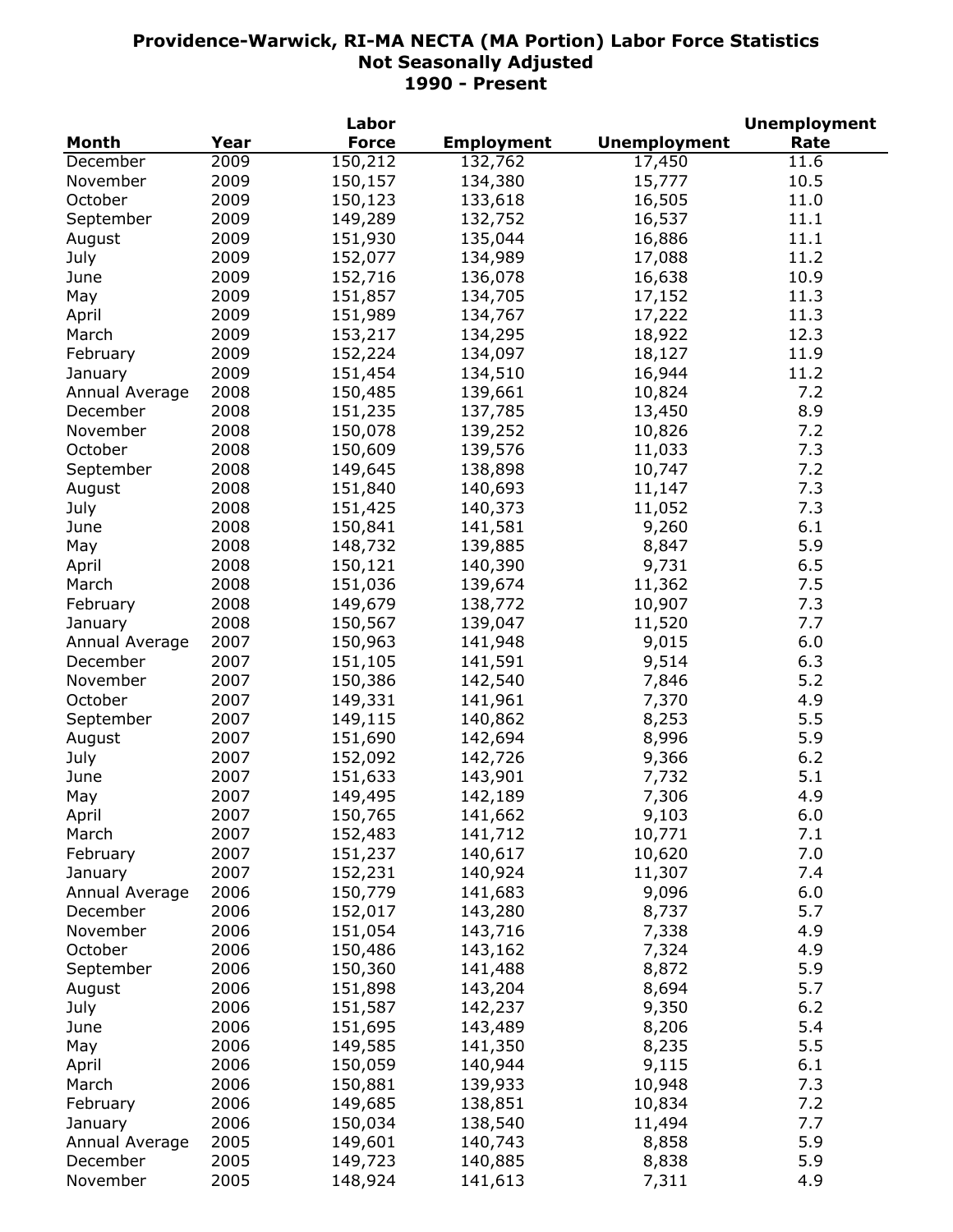|                |      | Labor        |                   |                     | <b>Unemployment</b> |
|----------------|------|--------------|-------------------|---------------------|---------------------|
| <b>Month</b>   | Year | <b>Force</b> | <b>Employment</b> | <b>Unemployment</b> | Rate                |
| October        | 2005 | 148,267      | 141,299           | 6,968               | 4.7                 |
| September      | 2005 | 149,415      | 140,253           | 9,162               | 6.1                 |
| August         | 2005 | 151,017      | 142,633           | 8,384               | 5.6                 |
| July           | 2005 | 150,739      | 141,690           | 9,049               | 6.0                 |
| June           | 2005 | 150,917      | 142,553           | 8,364               | 5.5                 |
| May            | 2005 | 148,479      | 140,797           | 7,682               | 5.2                 |
| April          | 2005 | 148,880      | 140,548           | 8,332               | 5.6                 |
| March          | 2005 | 149,456      | 139,186           | 10,270              | 6.9                 |
| February       | 2005 | 149,294      | 138,715           | 10,579              | 7.1                 |
| January        | 2005 | 150,104      | 138,745           | 11,359              | 7.6                 |
| Annual Average | 2004 | 150,018      | 140,887           | 9,131               | 6.1                 |
| December       | 2004 | 149,441      | 140,969           | 8,472               | 5.7                 |
| November       | 2004 | 149,273      | 141,588           | 7,685               | 5.1                 |
| October        | 2004 | 148,480      | 141,108           | 7,372               | 5.0                 |
| September      | 2004 | 148,114      | 139,699           | 8,415               | 5.7                 |
| August         | 2004 | 149,638      | 141,747           | 7,891               | 5.3                 |
| July           | 2004 | 150,645      | 141,192           | 9,453               | 6.3                 |
|                | 2004 | 151,685      | 142,718           | 8,967               | 5.9                 |
| June           | 2004 |              |                   |                     | 5.7                 |
| May            |      | 149,789      | 141,310           | 8,479               |                     |
| April          | 2004 | 149,354      | 140,575           | 8,779               | 5.9                 |
| March          | 2004 | 150,888      | 140,125           | 10,763              | 7.1                 |
| February       | 2004 | 150,606      | 139,774           | 10,832              | 7.2                 |
| January        | 2004 | 152,296      | 139,833           | 12,463              | 8.2                 |
| Annual Average | 2003 | 149,638      | 140,186           | 9,452               | 6.3                 |
| December       | 2003 | 151,264      | 142,124           | 9,140               | 6.0                 |
| November       | 2003 | 150,773      | 142,361           | 8,412               | 5.6                 |
| October        | 2003 | 149,241      | 141,411           | 7,830               | 5.2                 |
| September      | 2003 | 148,138      | 139,889           | 8,249               | 5.6                 |
| August         | 2003 | 149,680      | 141,092           | 8,588               | 5.7                 |
| July           | 2003 | 150,533      | 139,981           | 10,552              | 7.0                 |
| June           | 2003 | 151,395      | 141,430           | 9,965               | 6.6                 |
| May            | 2003 | 148,585      | 139,959           | 8,626               | 5.8                 |
| April          | 2003 | 148,790      | 139,469           | 9,321               | 6.3                 |
| March          | 2003 | 148,522      | 138,298           | 10,224              | 6.9                 |
| February       | 2003 | 148,597      | 138,009           | 10,588              | 7.1                 |
| January        | 2003 | 150,142      | 138,212           | 11,930              | 7.9                 |
| Annual Average | 2002 | 148,072      | 138,970           | 9,102               | 6.1                 |
| December       | 2002 | 148,114      | 139,257           | 8,857               | 6.0                 |
| November       | 2002 | 148,472      | 139,765           | 8,707               | 5.9                 |
| October        | 2002 | 147,948      | 139,762           | 8,186               | 5.5                 |
| September      | 2002 | 147,544      | 139,602           | 7,942               | 5.4                 |
| August         | 2002 | 149,686      | 140,843           | 8,843               | 5.9                 |
| July           | 2002 | 148,655      | 139,104           | 9,551               | 6.4                 |
| June           | 2002 | 149,150      | 140,118           | 9,032               | 6.1                 |
| May            | 2002 | 148,034      | 139,518           | 8,516               | 5.8                 |
| April          | 2002 | 147,255      | 138,579           | 8,676               | 5.9                 |
| March          | 2002 | 147,800      | 138,104           | 9,696               | 6.6                 |
| February       | 2002 | 147,497      | 137,290           | 10,207              | 6.9                 |
| January        | 2002 | 146,709      | 135,696           | 11,013              | 7.5                 |
| Annual Average | 2001 | 143,474      | 136,314           | 7,160               | 5.0                 |
| December       | 2001 | 144,236      | 137,092           | 7,144               | 5.0                 |
| November       | 2001 | 143,538      | 136,553           | 6,985               | 4.9                 |
| October        | 2001 | 142,661      | 136,409           | 6,252               | 4.4                 |
| September      | 2001 | 142,686      | 136,262           | 6,424               | 4.5                 |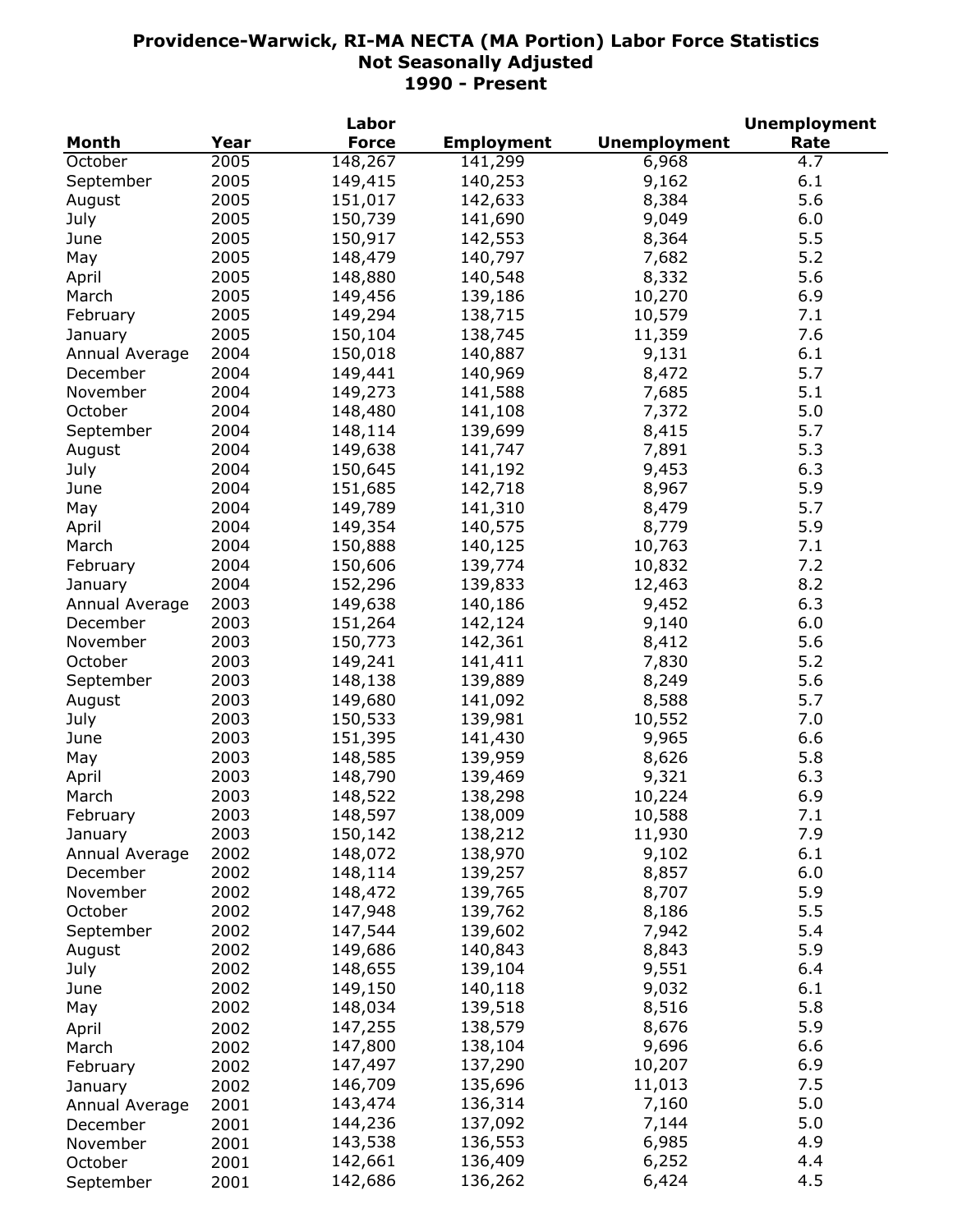|                |      | Labor        |                   |                     | <b>Unemployment</b> |
|----------------|------|--------------|-------------------|---------------------|---------------------|
| <b>Month</b>   | Year | <b>Force</b> | <b>Employment</b> | <b>Unemployment</b> | Rate                |
| August         | 2001 | 144,217      | 137,338           | 6,879               | $\overline{4.8}$    |
| July           | 2001 | 143,792      | 136,147           | 7,645               | 5.3                 |
| June           | 2001 | 144,829      | 137,351           | 7,478               | 5.2                 |
| May            | 2001 | 142,230      | 135,920           | 6,310               | 4.4                 |
| April          | 2001 | 142,844      | 136,026           | 6,818               | 4.8                 |
| March          | 2001 | 143,601      | 135,896           | 7,705               | 5.4                 |
| February       | 2001 | 143,366      | 135,563           | 7,803               | 5.4                 |
| January        | 2001 | 143,689      | 135,210           | 8,479               | 5.9                 |
| Annual Average | 2000 | 142,027      | 136,421           | 5,606               | 3.9                 |
| December       | 2000 | 142,628      | 138,125           | 4,503               | 3.2                 |
| November       | 2000 | 141,844      | 137,362           | 4,482               | 3.2                 |
|                | 2000 | 140,234      | 136,589           | 3,645               | 2.6                 |
| October        |      | 139,596      | 135,038           | 4,558               | 3.3                 |
| September      | 2000 |              |                   |                     | 3.7                 |
| August         | 2000 | 142,014      | 136,691           | 5,323               |                     |
| July           | 2000 | 141,958      | 135,979           | 5,979               | 4.2                 |
| June           | 2000 | 143,027      | 137,754           | 5,273               | 3.7                 |
| May            | 2000 | 141,678      | 136,449           | 5,229               | 3.7                 |
| April          | 2000 | 141,588      | 136,756           | 4,832               | 3.4                 |
| March          | 2000 | 142,489      | 135,440           | 7,049               | 4.9                 |
| February       | 2000 | 143,288      | 135,194           | 8,094               | 5.6                 |
| January        | 2000 | 143,977      | 135,669           | 8,308               | 5.8                 |
| Annual Average | 1999 | 141,443      | 135,277           | 6,166               | 4.4                 |
| December       | 1999 | 141,773      | 136,612           | 5,161               | 3.6                 |
| November       | 1999 | 141,068      | 136,632           | 4,436               | 3.1                 |
| October        | 1999 | 140,588      | 136,042           | 4,546               | 3.2                 |
| September      | 1999 | 139,025      | 133,639           | 5,386               | 3.9                 |
| August         | 1999 | 140,912      | 135,684           | 5,228               | 3.7                 |
| July           | 1999 | 141,363      | 134,710           | 6,653               | 4.7                 |
| June           | 1999 | 141,874      | 135,949           | 5,925               | 4.2                 |
| May            | 1999 | 141,118      | 135,580           | 5,538               | 3.9                 |
| April          | 1999 | 141,257      | 135,219           | 6,038               | 4.3                 |
| March          | 1999 | 143,011      | 134,944           | 8,067               | 5.6                 |
| February       | 1999 | 142,882      | 134,367           | 8,515               | 6.0                 |
| January        | 1999 | 142,440      | 133,946           | 8,494               | 6.0                 |
| Annual Average | 1998 | 140,653      | 134,201           | 6,452               | 4.6                 |
| December       | 1998 | 141,332      | 135,981           | 5,351               | 3.8                 |
| November       | 1998 | 141,506      | 136,511           | 4,995               | 3.5                 |
| October        | 1998 | 140,152      | 135,319           | 4,833               | 3.4                 |
| September      | 1998 | 139,557      | 134,107           | 5,450               | 3.9                 |
| August         | 1998 | 140,426      | 135,273           | 5,153               | 3.7                 |
|                | 1998 | 140,701      | 134,254           | 6,447               | 4.6                 |
| July           |      | 140,685      | 134,492           | 6,193               | 4.4                 |
| June           | 1998 | 139,686      | 133,801           | 5,885               | 4.2                 |
| May            | 1998 | 138,914      |                   |                     | 4.2                 |
| April          | 1998 |              | 133,114           | 5,800               |                     |
| March          | 1998 | 141,843      | 132,894           | 8,949               | 6.3                 |
| February       | 1998 | 141,520      | 132,551           | 8,969               | 6.3                 |
| January        | 1998 | 141,511      | 132,117           | 9,394               | 6.6                 |
| Annual Average | 1997 | 141,091      | 132,408           | 8,683               | 6.2                 |
| December       | 1997 | 140,817      | 133,837           | 6,980               | 5.0                 |
| November       | 1997 | 140,407      | 134,465           | 5,942               | 4.2                 |
| October        | 1997 | 140,009      | 133,788           | 6,221               | 4.4                 |
| September      | 1997 | 139,808      | 132,531           | 7,277               | 5.2                 |
| August         | 1997 | 141,209      | 133,519           | 7,690               | 5.4                 |
| July           | 1997 | 142,551      | 132,899           | 9,652               | 6.8                 |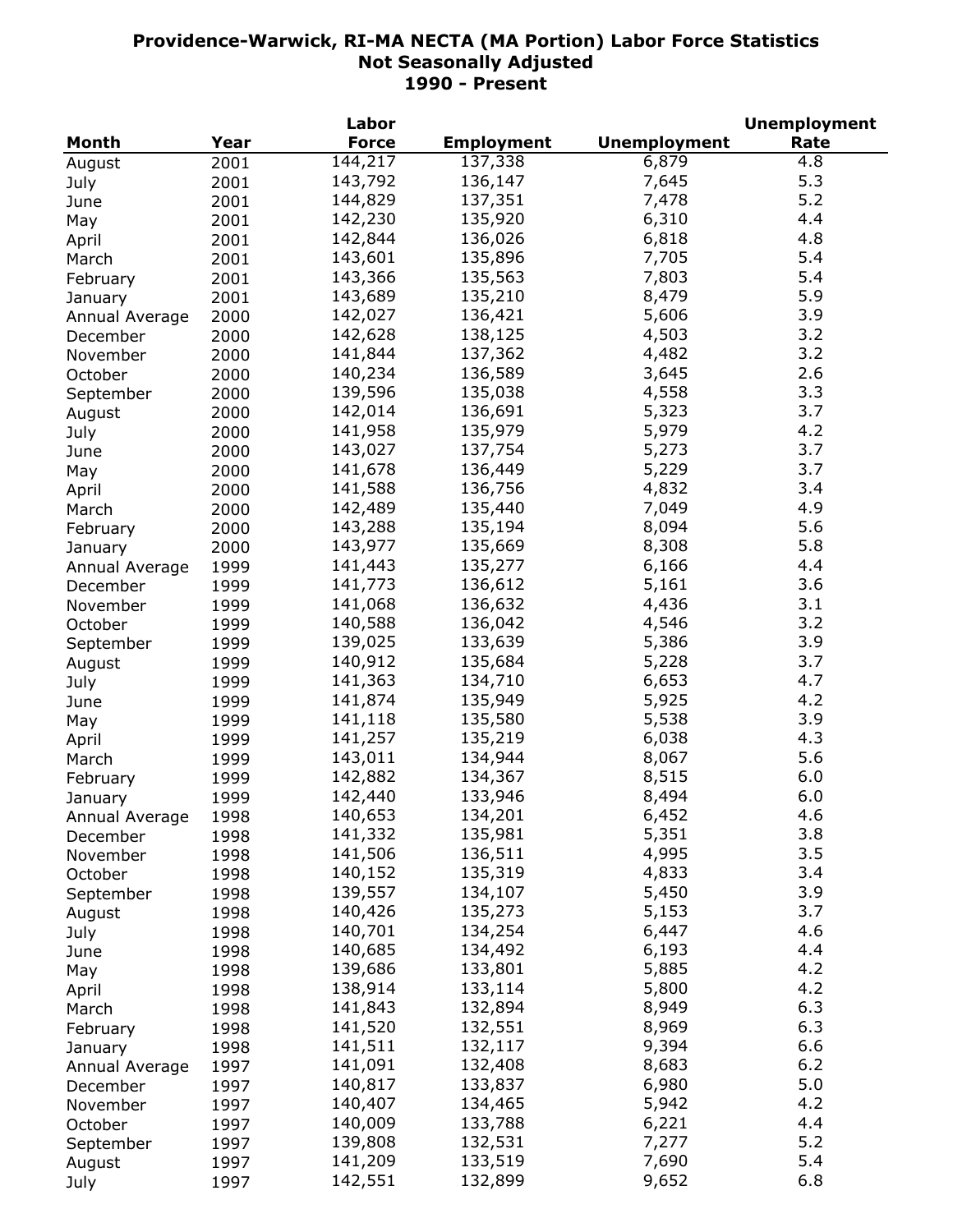|                |      | Labor        |                   |                     | <b>Unemployment</b> |
|----------------|------|--------------|-------------------|---------------------|---------------------|
| <b>Month</b>   | Year | <b>Force</b> | <b>Employment</b> | <b>Unemployment</b> | Rate                |
| June           | 1997 | 141,861      | 133,232           | 8,629               | 6.1                 |
| May            | 1997 | 140,258      | 132,088           | 8,170               | 5.8                 |
| April          | 1997 | 140,919      | 131,730           | 9,189               | 6.5                 |
| March          | 1997 | 142,102      | 130,962           | 11,140              | 7.8                 |
| February       | 1997 | 141,298      | 129,905           | 11,393              | 8.1                 |
| January        | 1997 | 141,847      | 129,940           | 11,907              | 8.4                 |
| Annual Average | 1996 | 139,438      | 129,259           | 10,179              | 7.3                 |
| December       | 1996 | 139,966      | 131,659           | 8,307               | 5.9                 |
| November       | 1996 | 139,701      | 131,976           | 7,725               | 5.5                 |
| October        | 1996 | 138,755      | 131,367           | 7,388               | 5.3                 |
|                | 1996 | 138,025      | 129,684           | 8,341               | 6.0                 |
| September      |      | 138,947      | 130,683           | 8,264               | 5.9                 |
| August         | 1996 |              |                   |                     | 7.7                 |
| July           | 1996 | 139,163      | 128,380           | 10,783              |                     |
| June           | 1996 | 139,709      | 129,837           | 9,872               | 7.1                 |
| May            | 1996 | 139,042      | 128,899           | 10,143              | 7.3                 |
| April          | 1996 | 138,572      | 127,832           | 10,740              | 7.8                 |
| March          | 1996 | 140,472      | 127,766           | 12,706              | 9.0                 |
| February       | 1996 | 140,367      | 126,966           | 13,401              | 9.5                 |
| January        | 1996 | 140,536      | 126,056           | 14,480              | 10.3                |
| Annual Average | 1995 | 139,223      | 128,137           | 11,086              | 8.0                 |
| December       | 1995 | 138,556      | 128,808           | 9,748               | 7.0                 |
| November       | 1995 | 139,030      | 129,660           | 9,370               | 6.7                 |
| October        | 1995 | 138,461      | 129,386           | 9,075               | 6.6                 |
| September      | 1995 | 137,102      | 127,219           | 9,883               | 7.2                 |
| August         | 1995 | 139,166      | 129,193           | 9,973               | 7.2                 |
| July           | 1995 | 139,651      | 127,093           | 12,558              | 9.0                 |
| June           | 1995 | 139,307      | 128,136           | 11,171              | 8.0                 |
| May            | 1995 | 137,948      | 127,245           | 10,703              | 7.8                 |
| April          | 1995 | 138,490      | 127,605           | 10,885              | 7.9                 |
| March          | 1995 | 140,427      | 128,074           | 12,353              | 8.8                 |
| February       | 1995 | 140,904      | 127,723           | 13,181              | 9.4                 |
| January        | 1995 | 141,634      | 127,498           | 14,136              | 10.0                |
| Annual Average | 1994 | 139,289      | 127,171           | 12,118              | 8.7                 |
| December       | 1994 | 140,133      | 129,537           | 10,596              | 7.6                 |
| November       | 1994 | 139,761      | 130,091           | 9,670               | 6.9                 |
| October        | 1994 | 138,199      | 129,050           | 9,149               | 6.6                 |
|                |      | 137,411      | 127,089           | 10,322              | 7.5                 |
| September      | 1994 | 139,953      | 128,877           | 11,076              | 7.9                 |
| August         | 1994 | 139,642      | 126,705           | 12,937              | 9.3                 |
| July           | 1994 | 139,045      | 127,239           | 11,806              | 8.5                 |
| June           | 1994 | 137,339      |                   |                     |                     |
| May            | 1994 |              | 126,146           | 11,193              | 8.1                 |
| April          | 1994 | 137,618      | 125,139           | 12,479              | 9.1                 |
| March          | 1994 | 140,311      | 125,574           | 14,737              | 10.5                |
| February       | 1994 | 140,751      | 125,236           | 15,515              | 11.0                |
| January        | 1994 | 141,302      | 125,371           | 15,931              | 11.3                |
| Annual Average | 1993 | 140,498      | 125,461           | 15,037              | 10.7                |
| December       | 1993 | 139,807      | 127,284           | 12,523              | 9.0                 |
| November       | 1993 | 139,351      | 127,595           | 11,756              | 8.4                 |
| October        | 1993 | 138,731      | 126,890           | 11,841              | 8.5                 |
| September      | 1993 | 137,865      | 125,146           | 12,719              | 9.2                 |
| August         | 1993 | 141,561      | 127,814           | 13,747              | 9.7                 |
| July           | 1993 | 142,926      | 126,404           | 16,522              | 11.6                |
| June           | 1993 | 142,308      | 127,105           | 15,203              | 10.7                |
| May            | 1993 | 139,715      | 125,085           | 14,630              | 10.5                |